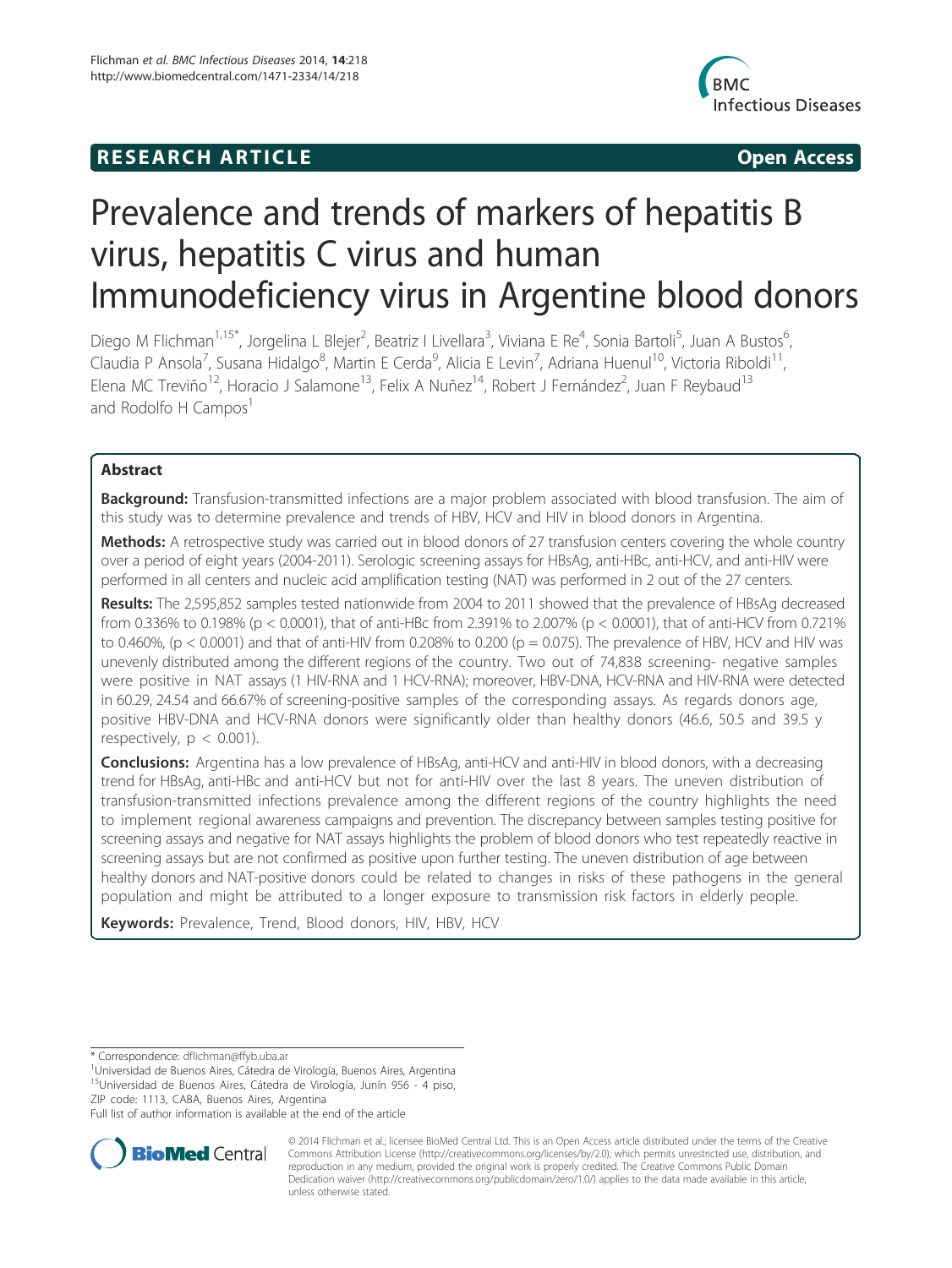# Background

Hepatitis B (HBV), hepatitis C (HCV) and human immunodeficiency (HIV) viruses, the three most important agents responsible for transfusion-transmitted infections (TTIs), are a global public health problem and still a large health care burden globally. It is currently estimated that about 350 million people worldwide are chronically infected with HBV, 170 million with HCV and 38 million HIV [1-5].

The evaluation of the prevalence and distribution of HBV, HCV and HIV is important for the planning of preventive measures and particularly, in the case of HBV, for the development of vaccination programs. The prevalence rates across the world are difficult to calculate given the asymptomatic and often latent nature of these diseases prior to clinical presentation [6,7]. The ideal condition to carry out a seroprevalence study is to sample the general population; however, this is not always feasible. Because of the low prevalence of these infections in the general population, their determination is cumbersome because it would imply large sample sizes. For this reason, although blood donors may not reflect the general population, most of the studies are performed in this group because results could be invaluable data to better understand the epidemiology of these diseases in the community [8-11].

In addition, the laboratory procedures and brands of reagents used in the different centers may differ in sensitivity and specificity; comparisons between them are not straightforward. In spite of these limitations, the information found is helpful, because in Argentina, there is a paucity of current epidemiological studies including an appropriate sampling of the general population [12].

In the last years, several studies have estimated the epidemiological burden of HBV, HCV and HIV infection in Argentina. Nonetheless, most of the data are outdated [13,14] or come from regional studies focused on small communities with an unrepresentative number of cases [15-18]. There are also studies limited to vulnerable populations or coinfected patients [19-22]. Therefore, there is a paucity of information about the current burden of HBV, HCV and HIV in Argentina.

In Argentina, altruistic repeat donors are the exception rather than the rule and most blood comes from new donors; feature that did not change significantly during the period in which the study was conducted [23]. This should be taken into consideration, since the prevalence of positive serologic tests for infectious diseases in these donors is higher than that among repeat volunteers, who are subjected to periodic screening [24,25].

A better understanding of the prevalence of TTIs can help medical communities and government agencies manage the disease burden and develop strategies in light of the emergence of several potent antiviral therapies. The

present study should help to increase awareness of TTIs in the region.

In the present retrospective study, we evaluated the seroprevalence of HBV, HCV and HIV among blood donors in Argentina from 2004 to 2011. We also determined the trend of these infections and compared the prevalence in the different regions of the country.

# **Methods**

# Population

Blood donor records covering the period between 2004 and 2011 were analyzed. Data were collected from 27 transfusion centers throughout the country, 24 of which were public and 3 were private. In the course of the study, most (~90%) blood donors were volunteers or relatives or friends of the recipients, whereas the remaining ones were repeat volunteers, periodically subjected to screening.

Potential donors undergo a questionnaire and a physical examination performed by trained physicians. Those who are apparently healthy, are between 18-65 years old and weigh above 45 kg are qualified for donation.

The data were analyzed considering seven geographic regions: northwest (NW), northeast (NE), West, South, Center, Buenos Aires city (CABA) public and private centers, as well as the provinces that make up each region.

In addition, age and gender of 744 healthy donors randomly selected, from 2 centers where NAT assays are routinely performed, were recorded to compare the epidemiological features of NAT positive donors with those of non-reactive. The size of the healthy donor's population was estimated by considering a confidence level of 95% and 1% of accuracy.

# Serologic assays

Serum samples were tested using third and fourth generation enzyme immune assays (EIAs) following the manufacturer's instructions, for the presence of hepatitis B surface antigen (HBsAg), anti-Core antibody (anti-HBc), antibodies for hepatitis C and antibodies for HIV. The different centers used several methodologies, even in the same center, over the study period.

Trademarks used were, for HBsAg: PRISM HBsAg, ARCHITECT HBsAg, AxSYM HBsAg (Abbott Diagnostics, IL, USA), Murex HBsAg version 3 (Abbott Diagnostics, IL, USA) and Hepanostika HBsAg Ultra (Organon Teknika, Boxtel, The Netherlands). For anti-HBc: PRISM HBcore, ARCHITECT CORE (Abbott Diagnostics, IL, USA), Hepanostika anti-HBc Uniform (Organon Teknika, Boxtel, The Netherlands), Anti-HBc (Radim, Pomezia, Italy), Enzygnost Anti HBc (Dade Behring, IL, USA) and anti-HBc (Dia.Pro Diagnostic BioProbes, Milan, Italy). For anti-HCV: PRISM HCV, ARCHITECT anti-HCV (Abbott Diagnostics, IL, USA), HCV Version 3.0 (Ortho Clinical Diagnostics, NJ, USA), Bioelisa HCV 4.0 (Biokit, Lexington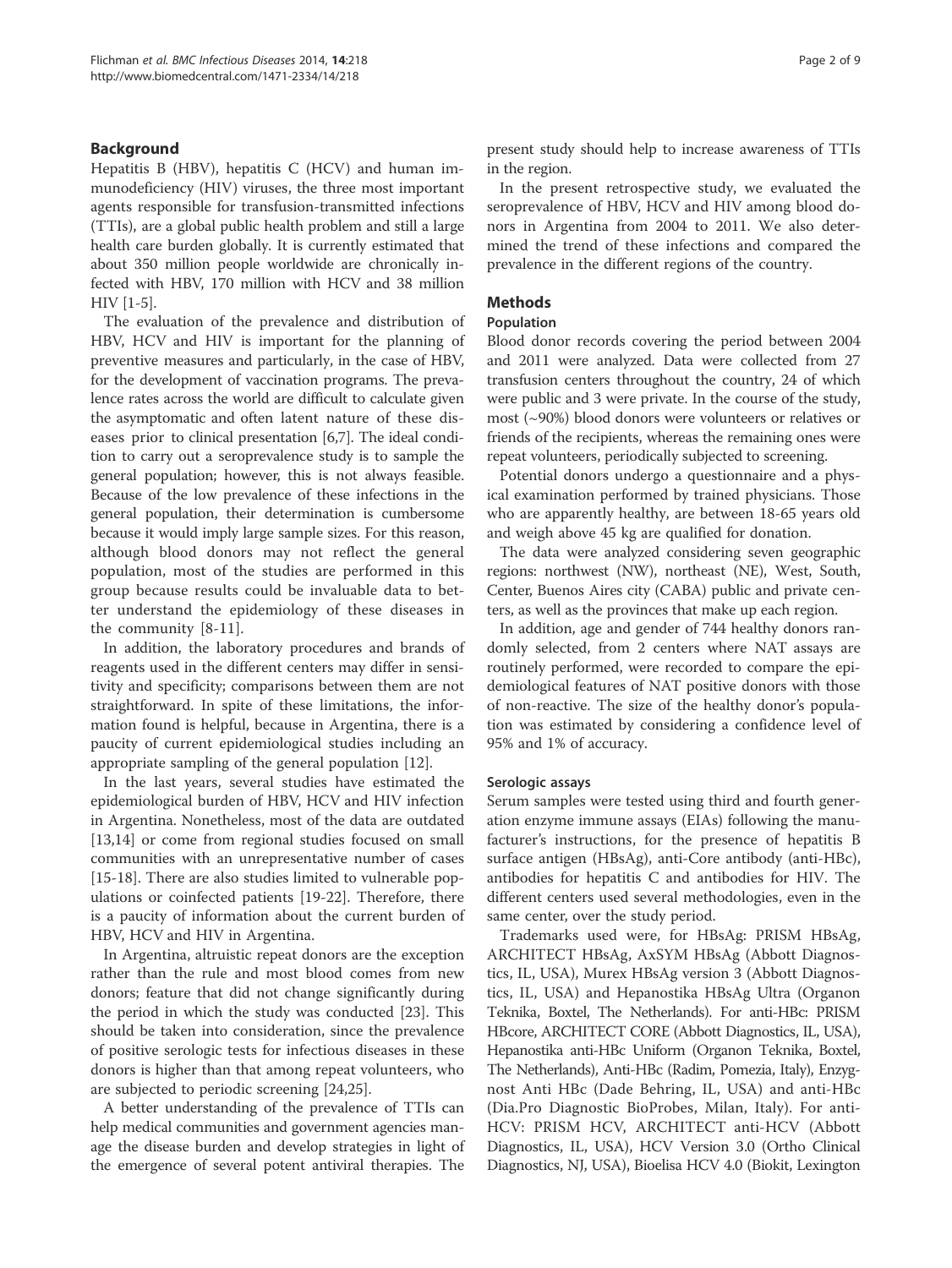MA, USA), HCV Ab (DIA.PRO Diagnostic, Bioprobes srl, Milan, Italy) and Murex anti-HCV 4.0 (Murex Biotech Ltd., Dartford, United Kingdom) and for anti-HIV: PRISM HIV O Plus, ARCHITECT HIV Ag/Ab Combo, AxSYM HIV Ag-Ab Combination (Abbott Diagnostics, IL, USA), Murex HIV Ag-Ab Combination (Murex Biotech Ltd., Dartford, United Kingdom), HIV Ab&Ag 4th Gen (DIA. PRO Diagnostic, Bioprobes srl, Milan, Italy), VIDAS HIV Duo Ultra (Biomerieux, Marcy l'Etoile, France), GS HIV-1/ HIV-2 PLUS O (Ortho Clinical Diagnostics, NJ, USA).

#### Nucleic acid amplification testing (NAT) assays

The HBV, HCV and HIV nucleic acids were routinely tested in two of the 27 centers using Cobas Taqscreen MPX test (ROCHE) and Procleix Ultrio test (Chiron), following the manufacturer's instructions. Positive samples were later analyzed with Procleix HIV-1, HCV and HBV Discriminatory assays or Cobas TaqScreen MPX Test, v2.0 to determine which viral nucleic acid or combination of nucleic acids was causing the reaction.

#### Statistical analysis

Results were expressed as mean ± SD. Fisher's two-tailed exact test and the corrected X2 test were used to compare qualitative data. ANOVA and non-parametric test (Mann-Whitney U and Kruskal-Wallis H) were used to compare quantitative variables. The data were entered into a computer and analyzed using Statistical Package for Social Sciences (SPSS, Chicago, IL, USA), version 16.0. Significance was set at a value of less than 0.05.

#### Ethical aspects

This study was approved by the Ethics Committee of the School of Pharmacy and Biochemistry, Buenos Aires University (EXPTE. N° 732575). Interviews and blood sample collection were conducted after written consent forms had been signed. The study was performed in accordance with provisions of the Declaration of Helsinki and Good Clinical Practice guidelines.

#### Results

#### Population

During the 8-year study, the number of blood donors progressively increased from 352,771 in 2004 to 573,518 in 2011. The sampling in 2011 represented 1.38% of the country population, (41,660,417 inhabitants) and ranged between 0.73 and 2.10% in the different regions studied.

#### HBV prevalence

In 2011, the nationwide prevalence of HBsAg was  $0.198 \pm$ 0.179% (0.090-0.725%), being unevenly distributed in the different regions of the country (Table 1).

The highest prevalence rate was observed in the NW region (0.451%); particularly, among the provinces belonging

| Table 1 Prevalence of HBsAg, anti-HBc, anti-HCV and |  |  |
|-----------------------------------------------------|--|--|

| anti-HIV in 2011 by region and province |         |                |          |          |          |  |  |  |
|-----------------------------------------|---------|----------------|----------|----------|----------|--|--|--|
|                                         | Donors  | Prevalence (%) |          |          |          |  |  |  |
|                                         |         | <b>HBsAg</b>   | Anti-HBc | Anti-HCV | Anti-HIV |  |  |  |
| ΝW                                      | 54,138  | 0.451          | 5.221    | 0.660    | 0.131    |  |  |  |
| Jujuy                                   | 9,740   | 0.671          | 7.378    | 0.385    | 0.147    |  |  |  |
| Salta                                   | 16,229  | 0.725          | 10.136   | 0.678    | 0.285    |  |  |  |
| Tucumán                                 | 14,746  | 0.206          | 1.929    | 0.857    | 0.053    |  |  |  |
| Catamarca                               | 2,874   | 0.319          | 2.252    | 0.457    | 0.012    |  |  |  |
| La Rioja                                | 3,832   | 0.272          | 2.293    | 1.015    | 0.330    |  |  |  |
| Santiago del Estero                     | 6,717   | 0.467          | 1.875    | 0.344    | 0.113    |  |  |  |
| <b>NE</b>                               | 45,899  | 0.291          | 3.163    | 0.335    | 0.124    |  |  |  |
| Formosa                                 | 11,512  | 0.231          | 3.810    | 0.458    | 0.105    |  |  |  |
| Chaco                                   | 12,041  | 0.125          | 1.473    | 0.297    | 0.115    |  |  |  |
| Corrientes                              | 12,821  | 0.176          | 1.153    | 0.295    | 0.089    |  |  |  |
| Misiones                                | 9,525   | 0.656          | 7.039    | 0.344    | 0.197    |  |  |  |
| South                                   | 23,344  | 0.223          | 1.570    | 0.446    | 0.247    |  |  |  |
| Neuguén                                 | 5,178   | 0.226          | 1.997    | 0.562    | 0.376    |  |  |  |
| Rio Negro                               | 5,503   | 0.250          | 0.717    | 0.276    | 0.130    |  |  |  |
| Chubut                                  | 6,717   | 0.183          | 1.424    | 0.239    | 0.143    |  |  |  |
| Santa Cruz                              | 4,018   | 0.249          | 1.768    | 0.693    | 0.338    |  |  |  |
| Tierra del Fuego                        | 1,928   | 0.177          | 1.629    | 0.457    | 0.129    |  |  |  |
| West                                    | 25,600  | 0.280          | 1.702    | 0.434    | 0.131    |  |  |  |
| Mendoza                                 | 17,332  | 0.357          | 2.018    | 0.530    | 0.180    |  |  |  |
| San Juan                                | 4,971   | 0.128          | 1.192    | 0.117    | 0.022    |  |  |  |
| San Luis                                | 3,297   | 0.097          | 0.807    | 0.349    | 0.026    |  |  |  |
| Center                                  | 320,595 | 0.151          | 1.466    | 0.436    | 0.200    |  |  |  |
| Córdoba                                 | 57,360  | 0.155          | 1.512    | 0.456    | 0.221    |  |  |  |
| La Pampa                                | 4,250   | 0.246          | 0.791    | 0.499    | 0.193    |  |  |  |
| <b>Buenos Aires</b>                     | 209,281 | 0.112          | 1.313    | 0.462    | 0.219    |  |  |  |
| Entre Ríos                              | 16,483  | 0.132          | 1.259    | 0.195    | 0.063    |  |  |  |
| Santa Fe                                | 33,221  | 0.221          | 2.262    | 0.349    | 0.105    |  |  |  |
| CABA (public)                           | 60,807  | 0.181          | 2.077    | 0.641    | 0.308    |  |  |  |
| CABA (private)                          | 43,135  | 0.090          | 1.085    | 0.287    | 0.104    |  |  |  |
| <b>TOTAL</b>                            | 530,383 | 0.198          | 2.007    | 0.460    | 0.190    |  |  |  |

CABA: Buenos Aires city.

to this region, Salta (0.725%) and Jujuy (0.671%) showed prevalence rates higher than the other provinces of this region (Tucuman 0.206%, Catamarca 0.319%, La Rioja 0.272% and Santiago del Estero 0.467%).

The other regions showed similar prevalence rates, ranging from 0.090 to 0.291%. However, although the rate in the NE region was within the average (0.291%), the prevalence in the province of Misiones (0.656%), belonging to this region, was significantly higher, only comparable to that in Salta and Jujuy. Finally, the prevalence of HBsAg was significantly different between CABA public centers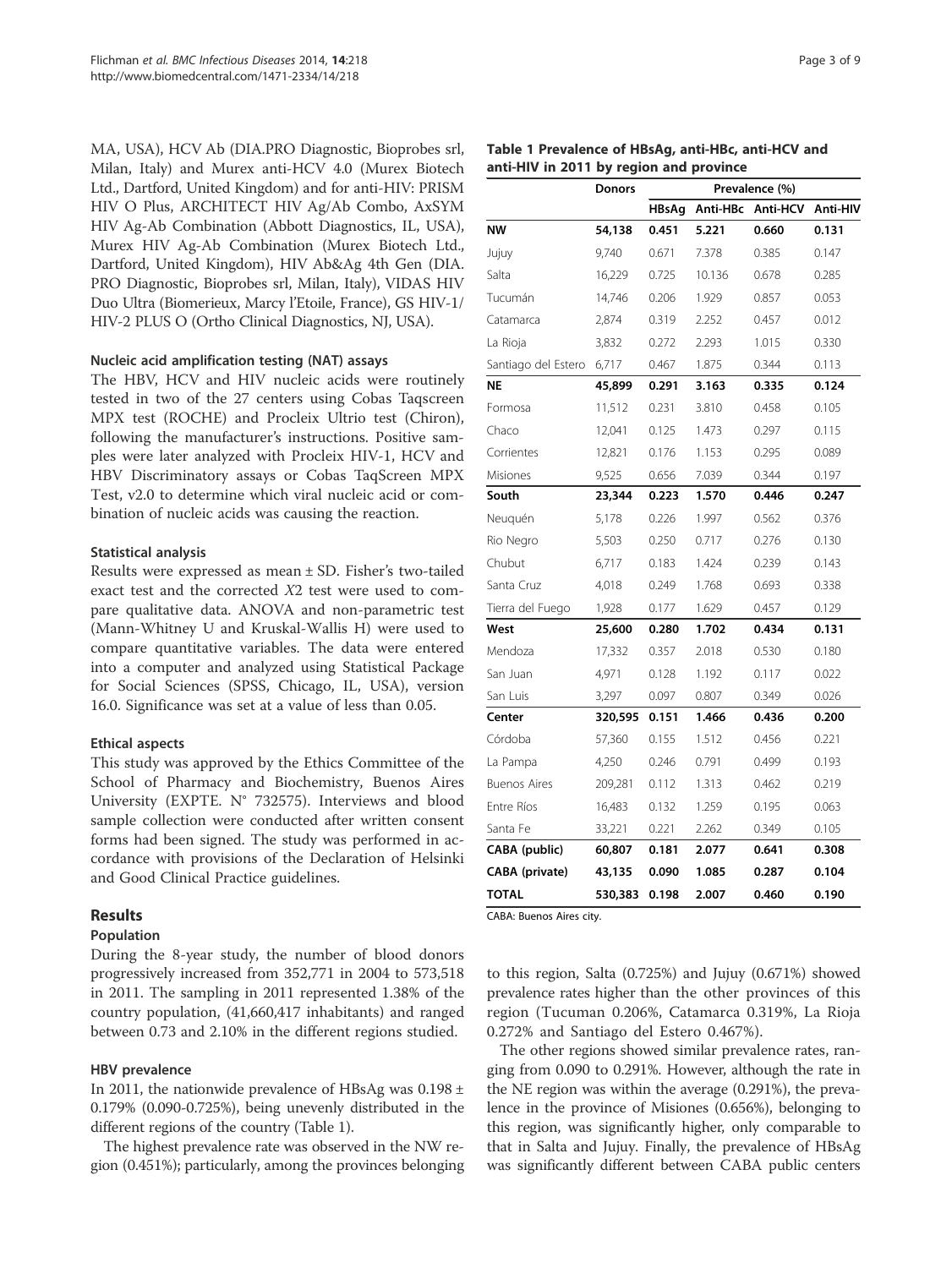and CABA private centers (0.181% and 0.090% respectively,  $p < 0.001$ ).

The anti-HBc prevalence broadly followed the HBsAg rates, being the national prevalence  $2.007 \pm 2.308\%$  (range 0.717-10.136%). The provinces with higher HBsAg rates (Salta, Jujuy and Misiones) showed high prevalence rates of anti-HBc (> 7.0%). The average ratio of anti-HBc/HBsAg was  $9.87 \pm 2.29$ , ranging from 6.074 to 12.00 in the different regions.

Along the study period, we found a slight and significant decrease at nationwide level for HBsAg prevalence from 0.356% in 2004 to 0.198% in 2011 (p < 0.0001) and for anti-HBc prevalence from 2.391% in 2004 to 2.007% in 2011 ( $p < 0.0001$ ) (Table 2). This pattern was observed in four out of the seven regions studied (NW, West, Center and CABA public centers) whereas it remained steady in the other three regions (NE, South and CABA private centers) (Figure 1).

# HCV prevalence

In 2011, the nationwide prevalence of anti-HCV was  $0.460 \pm 0.207\%$  (0.117-1.015%), being significantly higher in the NW region (0.660%) and CABA public centers (0.641%) than in the other regions (Table 1). In particular, among the provinces belonging to the NW region, Salta (0.678%), Tucumán (0.857%) and La Rioja (1.015%) showed significantly higher prevalence rates than the other provinces of this region. The other regions showed similar prevalence rates ranging from 0.287 to 0.446%. Similarly to that observed for HBsAg, the prevalence of anti-HCV in the CABA public centers was significantly different from that in the CABA private centers, being 0.641% and 0.287% respectively ( $p < 0.001$ ).

In the longitudinal study between 2004 and 2011, the nationwide level of anti-HCV showed a significant decrease from 0.721% in 2004 to 0.460% in 2011 (p < 0.0001) (Table 2). This pattern was observed in five out of seven regions studied (NE, West, Center, CABA public and CABA private); whereas it remained unchanged in the other two regions (NW and South) (Figure 1).

# HIV prevalence

In 2011, the nationwide prevalence of anti-HIV was  $0.190 \pm$ 0.103% (0.012-0.376%). Overall, the prevalence by regions ranged from 0.104 to 0.247% except in CABA public centers (0.308%), where it was significantly higher than in the other regions (Table 1). In some provinces as, La Rioja (0.330%), Neuquén (0.376%) and Santa Cruz (0.338%) the prevalence was above the average.

The prevalence of anti-HIV in the public centers of CABA was significantly different from that in the private centers of CABA, being 0.308% and 0.104% respectively  $(p < 0.001)$ .

Along the study period, the nationwide prevalence of anti-HIV between 2004 and 2011 was unchanged (0.208 to 0.190%;  $p = 0.075$ ) (Table 2). It only showed a significant decrease in the Center  $(0.247 \text{ to } 0.200\%; p < 0.001)$ and a significant increase in the South (0.075 to 0.247%; p < 0.001) (Figure 1).

# Nucleic acid amplification testing (NAT)

During 2010 and 2011, 75,200 donors were routinely tested by NAT assays in two private centers CABA; 74,838 of these were negative in serologic assays and 362 were positive in serology assays for any of transfusion-transmissible agents. Two out of 74,838 screening- negative samples were positive in NAT assays: one for HCV-RNA and the other for HIV-RNA.

On the other hand, when screening -positive samples were analyzed, HBV-DNA was detected in 41 out of 68 (60.29%) HBsAg-positive samples (Figure 2). The rate of HBV-DNA was significantly higher in those samples also reactive for anti-HBc (94.12%, 32 of 34) than in samples with HBsAg alone (24.47%, 9 of 34) ( $p = 8.8e^{-9}$ ). While, HCV-ARN was detected in 53 out of 216 anti-HCv positive samples (24.54%) and HIV-RNA in 52 out of 78 anti-HIV positive samples (66.67%).

Finally, when comparing healthy donors and NATpositive samples by age, HBV-DNA positive donors were significantly older than healthy donors  $(46.6 \pm 14.8 \text{ vs } 39.5 \pm 14.8 \text{ vs } 39.5 \pm 14.8 \text{ vs } 39.5 \pm 14.8 \text{ vs } 39.5 \pm 14.8 \text{ vs } 39.5 \pm 14.8 \text{ vs } 39.5 \pm 14.8 \text{ vs } 39.5 \pm 14.8 \text{ vs } 39.5 \pm 14.8 \text{ vs } 39.5 \pm 14.8 \text{ vs } 39.5 \pm 14$ 11.7,  $p = 0.001$ ) (Table 3). Most of the positive samples

|  | Table 2 Comparison of prevalence rates between 2004 and 2011 in the different regions for each serological marker |  |  |  |
|--|-------------------------------------------------------------------------------------------------------------------|--|--|--|
|--|-------------------------------------------------------------------------------------------------------------------|--|--|--|

|              | <b>HBsAg</b> |       |         | Anti-HBc |       |         | <b>Anti-HCV</b> |       |         | Anti-HIV |       |         |
|--------------|--------------|-------|---------|----------|-------|---------|-----------------|-------|---------|----------|-------|---------|
| Region       | 2004         | 2011  | p       | 2004     | 2011  | p       | 2004            | 2011  | p       | 2004     | 2011  | p       |
| <b>NW</b>    | 0.660        | 0.451 | 0.001   | 4.623    | 5.221 | 0.004   | 0.618           | 0.660 | 0.572   | 0.112    | 0.131 | 0.578   |
| <b>NE</b>    | 0.371        | 0.291 | 0.054   | 2.809    | 3.163 | 0.004   | 0.509           | 0.335 | < 0.001 | 0.091    | 0.124 | 0.164   |
| South        | 0.254        | 0.223 | 0.560   | .895     | .570  | 0.025   | 0.513           | 0.446 | 0.351   | 0.075    | 0.247 | < 0.001 |
| West         | 0.419        | 0.280 | 0.009   | .728     | .702  | 0.823   | 0.659           | 0.434 | < 0.001 | 0.080    | 0.131 | 0.068   |
| Center       | 0.416        | 0.151 | < 0.001 | 2.110    | 1.466 | < 0.001 | 0.753           | 0.436 | < 0.001 | 0.247    | 0.200 | < 0.001 |
| CABA public  | 0.282        | 0.181 | < 0.001 | 2.946    | 2.077 | < 0.001 | 0.945           | 0.641 | < 0.001 | 0.292    | 0.308 | 0.617   |
| CABA private | 0.090        | 0.090 | 1.000   | .945     | 1.085 | < 0.001 | 0.507           | 0.287 | < 0.001 | 0.150    | 0.104 | 0.070   |
| <b>TOTAL</b> | 0.336        | 0.198 | < 0.001 | 2.391    | 2.007 | < 0.001 | 0.721           | 0.460 | < 0.001 | 0.208    | 0.190 | 0.066   |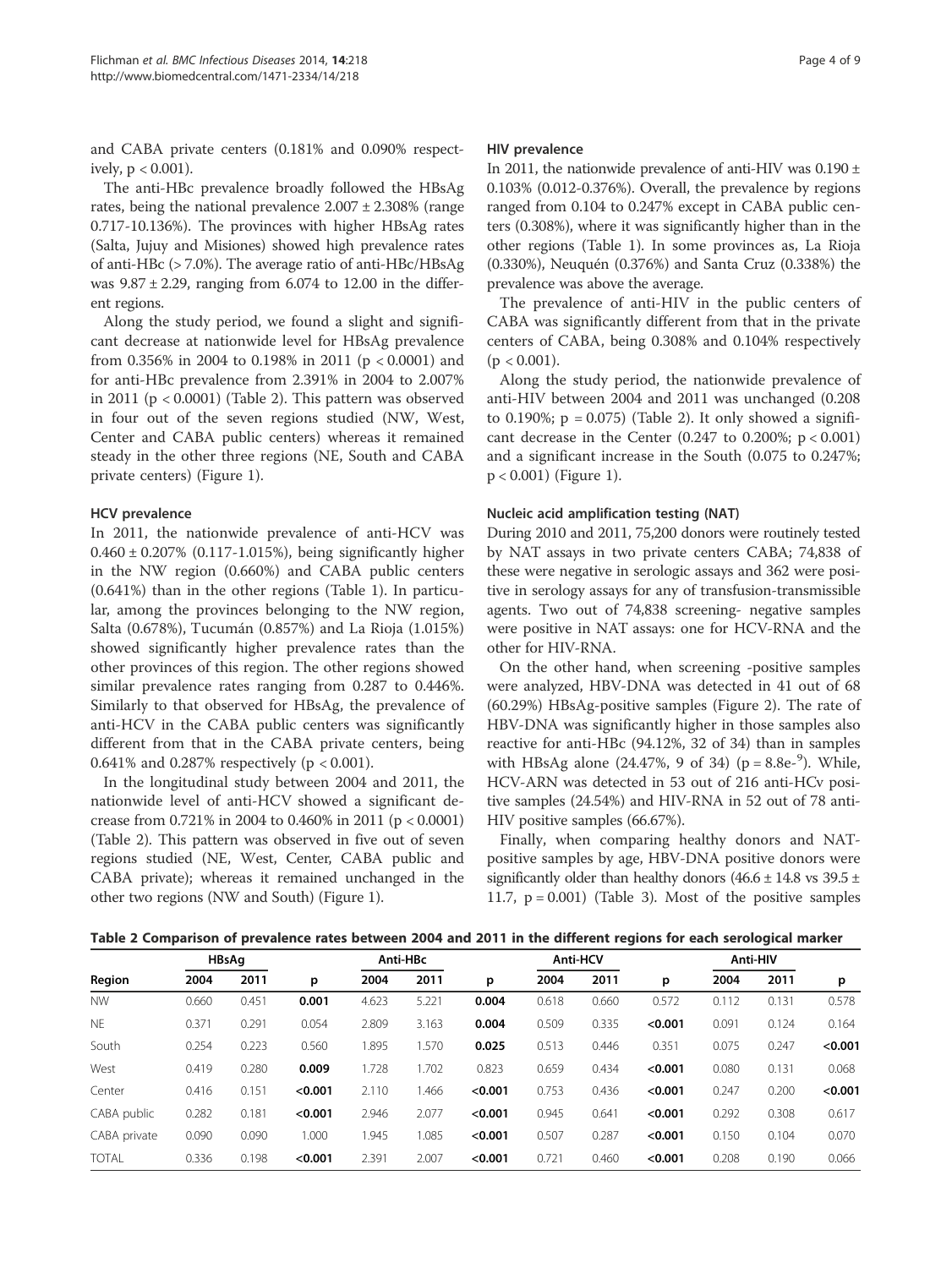

(48.8%) come from donors over 50 years of age, while only 19.3% of healthy donors were in this age range (Figure 3). As regards HCV-RNA positive donors, age distribution was also significantly higher  $(50.5 \pm 14.3, p < 0.0001)$  than that of healthy donors (Table 3); particularly, there was a clear cut of positivity frequency between donors younger than 40 years (17.0%) and those over 40 years (83.0%) (Figure 3). Finally, the age distribution of HIV-RNA-positive donors was not significantly different from that of healthy donors

 $(37.1 \pm 9.7, p = 0.168)$ . However, the highest incidence was observed in the 30-40 age range (40.4%) (Figure 3).

# **Discussion**

In this study, we characterized the prevalence and trend of HBsAg, anti-HBc, anti-HCV and anti-HIV in blood donors in Argentina between 2004 and 2011.

Although most studies on the seroprevalence of TTIs come from blood centers, these data are biased. Data may

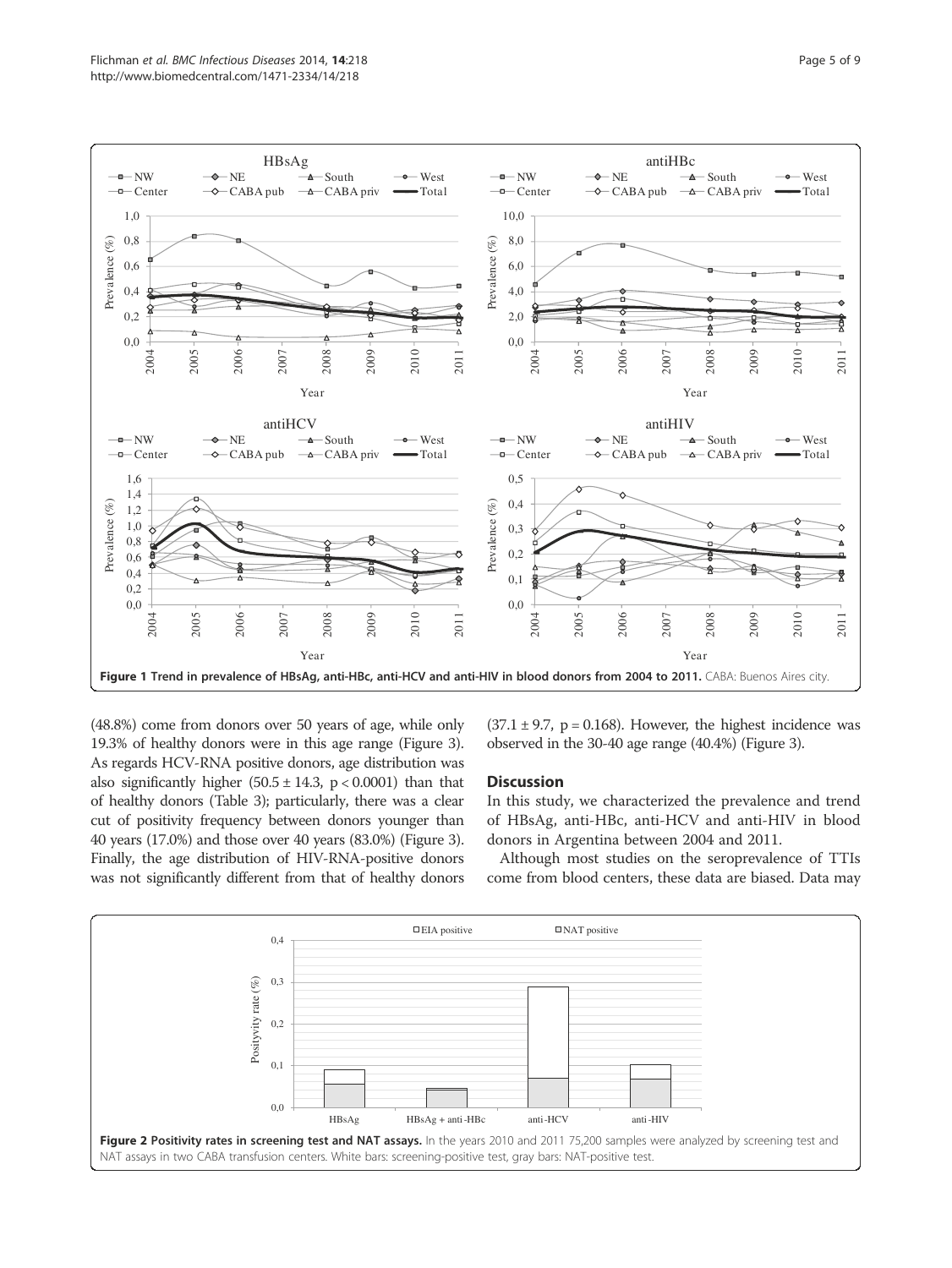Table 3 Comparison of age and gender between healthy donors and NAT positive donors

| donors |         | HBV-DNA<br>Anti-HBc | <b>HCV-RNA</b> | <b>HIV-RNA</b> |
|--------|---------|---------------------|----------------|----------------|
| 744    | 41      | 254                 | 53             | 52             |
| 19     | 3.6     | 3.4                 | 2.1            | $9.4*$         |
| 39.5   | $46.6*$ | $47.0*$             | $50.5***$      | 37.1           |
| 11.7   | 14.8    | 14.3                | 14.4           | 9.7            |
|        |         |                     |                |                |

 $*$ p < 0.001,  $*$  $*$ p < 0.0001.

be either underestimated -because blood donor candidates are preselected based on a questionnaire and a physical exam and blood is drawn only from those who appear at low risk of having blood-borne pathogens- or overestimated -given that, as in most studies performed in blood banks, positive screening tests are not confirmed and have a variable percentage of false positives.

Nevertheless, by comparing several studies, Petrovic showed that the ratio of prevalence between general

population and blood donors ranges from 1.17 to 1.70 for HBsAg and from 1.25 to 3.00 for anti-HCV [26]. Moreover, in a study conducted by Karaosmanoglu, a ratio of 1.89 was observed when comparing the prevalence of HBsAg among blood donors and healthy people who required a premarital screening [27]; whereas in a study performed by Baha, where HBV and HCV prevalence in general population and blood donors was compared, a ratio of 2.55 and 1.89 for HBV and HCV, was observed [28]. Therefore, although the seroprevalence determined from blood donors may not reflect that of the general population, it provides a better understanding of the epidemiology of these diseases in the community [29].

Overall, our results show that the current prevalence of HBsAg, anti-HCV and anti-HIV in blood donors in Argentina is relatively low. The HBsAg and anti-HCV prevalence was unevenly distributed across the country, both between and within regions. This suggests the need to implement regional awareness campaigns and prevention according to the severity of the problem, to reduce

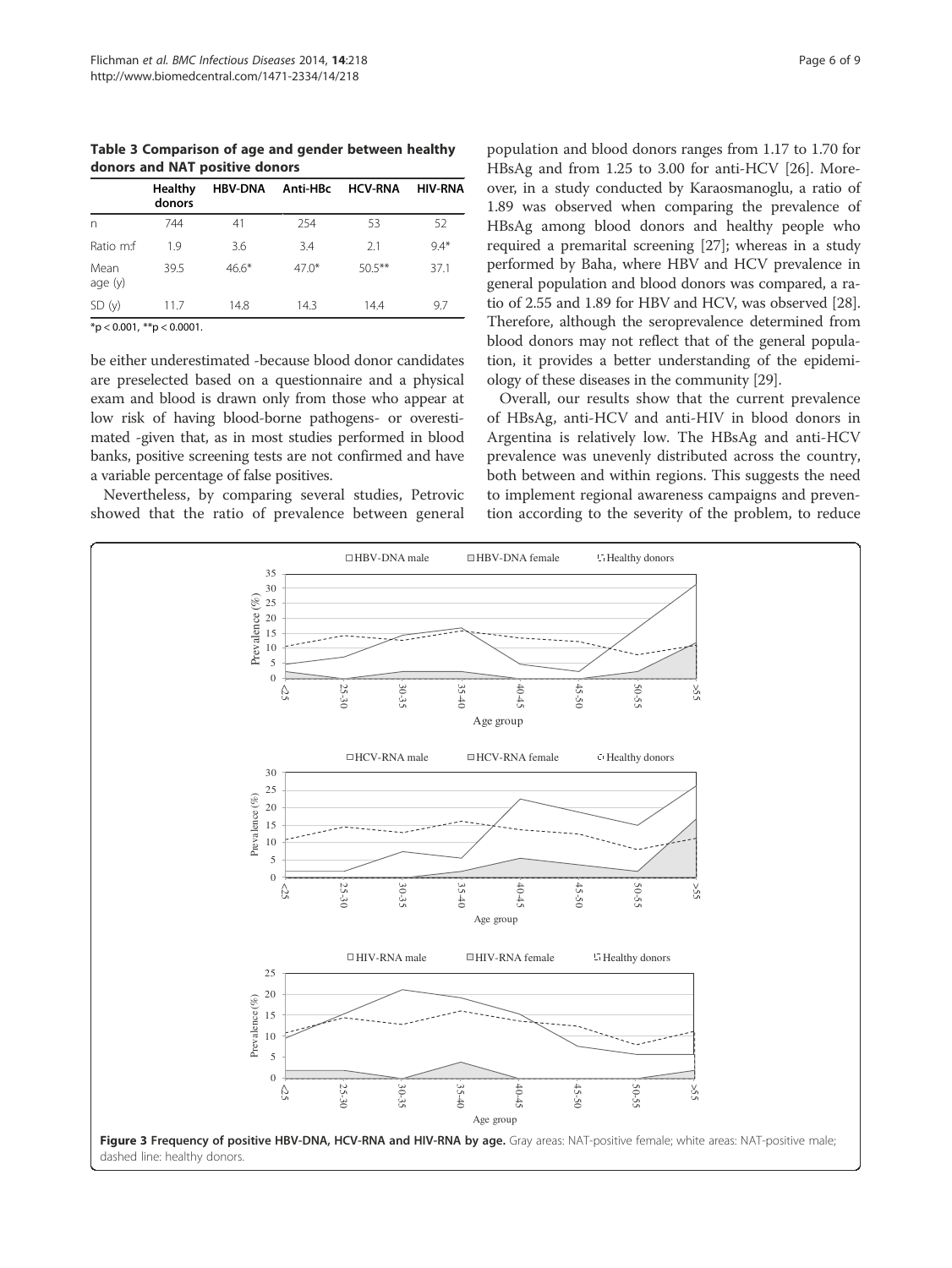the risk of transmission of infection. The relationship between anti-HBc/HBsAg indicates a chronicity rate below 10%, suggesting that the transmission of HBV in Argentina occurs mostly during adulthood.

The common finding that the prevalence of serologic markers of infection was higher in donors from the public blood banks suggests, as previously stated by Schmuñis [18], a difference in the socioeconomic status of the donors, which is usually associated with an increased condition of vulnerability.

Although blood bank data may underestimate the true prevalence, it is likely that the trend in the donors provides a conservative estimate of the trend in the general population [30]. The average rates of HBsAg and anti-HCV in most of the regions and nationwide decreased significantly over time between 2004 and 2011. These results are in agreement with the trend observed in our country by Schmuñis in the 1990s [18] and may be the consequence of increased public consciousness and effective use of preventive measures, particularly in HBV because of the implementation of vaccination plans. However, it could also be partly due to the improvement in the specificity of diagnostic tests during this period. On the other hand, anti-HIV prevalence did not change significantly over the study period.

Although HBV, HCV and HIV share the transmission routes, and even though the sexual transmission of HCV is not very efficient, the different trends observed in the last years between HBV and HCV compared with HIV prevalence could be due to prevention and awareness measures mainly associated with those factors that are more preponderant for HBV and HCV infections, such as IVDU or socioeconomic status.

NAT assays are usually done to reduce the window period and consequently reduce the risk of TTIs; nonetheless, they are also useful to assess the specificity of serologic screening tests. An increase in screening test sensitivity of TTIs is highly desirable to ensure recipient safety. However, in populations with a low prevalence rate, the positive predictive value is relatively poor [31-33].

Viral nucleic acids were not detectable in a significant number of reactive samples in screening assays (Figure 2). This suggests that, regardless of the sensitivity of NAT assays, most of these samples were false positive. Actually, a major problem facing blood banks today is the loss of donors who test repeatedly reactive in screening enzyme immunoassays but are not confirmed as positive upon further testing [34].

As regards HBV, many authors have observed low specificity for total anti-HBc tests when using enzyme immunoassays [32,35,36]. However, the use of this immunoassay as additional marker significantly increased the positive predictive value of the identification of truly HBV-infected individuals. In the case of HCV, it is estimated that between

15 and 25% of infections are self-limited, a percentage that varies depending on the HCV genotype. Therefore, the false positive rate, although high, is probably lower than 75.46%. Considering 15 to 25% of self-limited infections, the false positive rate would range from 67.28 to 71.13%. Similar results have been observed in previous studies by comparing EIA screening assays with confirmatory assays [37-39]. Finally, the test for HIV showed the highest specificity when compared with NAT assays. These results are consistent with those obtained in previous studies [32,33,40].

Overall, our results suggest that the true prevalence in blood donors, particularly for HBV and HCV, is significantly lower than that determined by considering the screening tests.

The uneven distribution of age between healthy donors and NAT-positive donors could be related to changes in risks of these pathogens in the general population. Teenage children and young adults in the 1960s and 1970s (who were over 40 years old between 2010 and 2012) might have received transfusions or medical procedures with non-disposable needles and thus might have become infected with HCV. The increase in HIV prevalence among donors between 30 and 40 years of age since 2000 could reflect the change in perception among the public about HIV threat and could have therefore led to a more relaxed control of HIV transmission. For example, some people might have mistakenly believed that available treatment for HIV infection is effective and thus might have engaged in more risky behavior, which could have resulted in the recent increase in new infections among men who have sex with men in certain areas [41,42]. These results are consistent with those obtained in previous studies [25,28,43].

From our results, it is evident that the status of the blood supply in Argentina improved steadily from 2004 through 2011 and follows the trend described by Schmuñis from 1995 to 1997 [18].

Despite the limitations of the data discussed above, it is clear from the analysis that there is a need to establish a continued monitoring system to detect pitfalls that need remedy and to gain support to strengthen blood banking activities and assess the level and quality of screening for infectious diseases in the blood supply.

# Conclusions

The present study provides an updated description of the prevalence and trends of HBV, HCV and HIV in blood banks in Argentina. The analysis by region and province; allowed to understand the different prevalence and trend scenarios of these transfusion-transmitted agents throughout the country; highlighting the need to implement regional awareness campaigns and prevention according to the severity of the problem. The longitudinal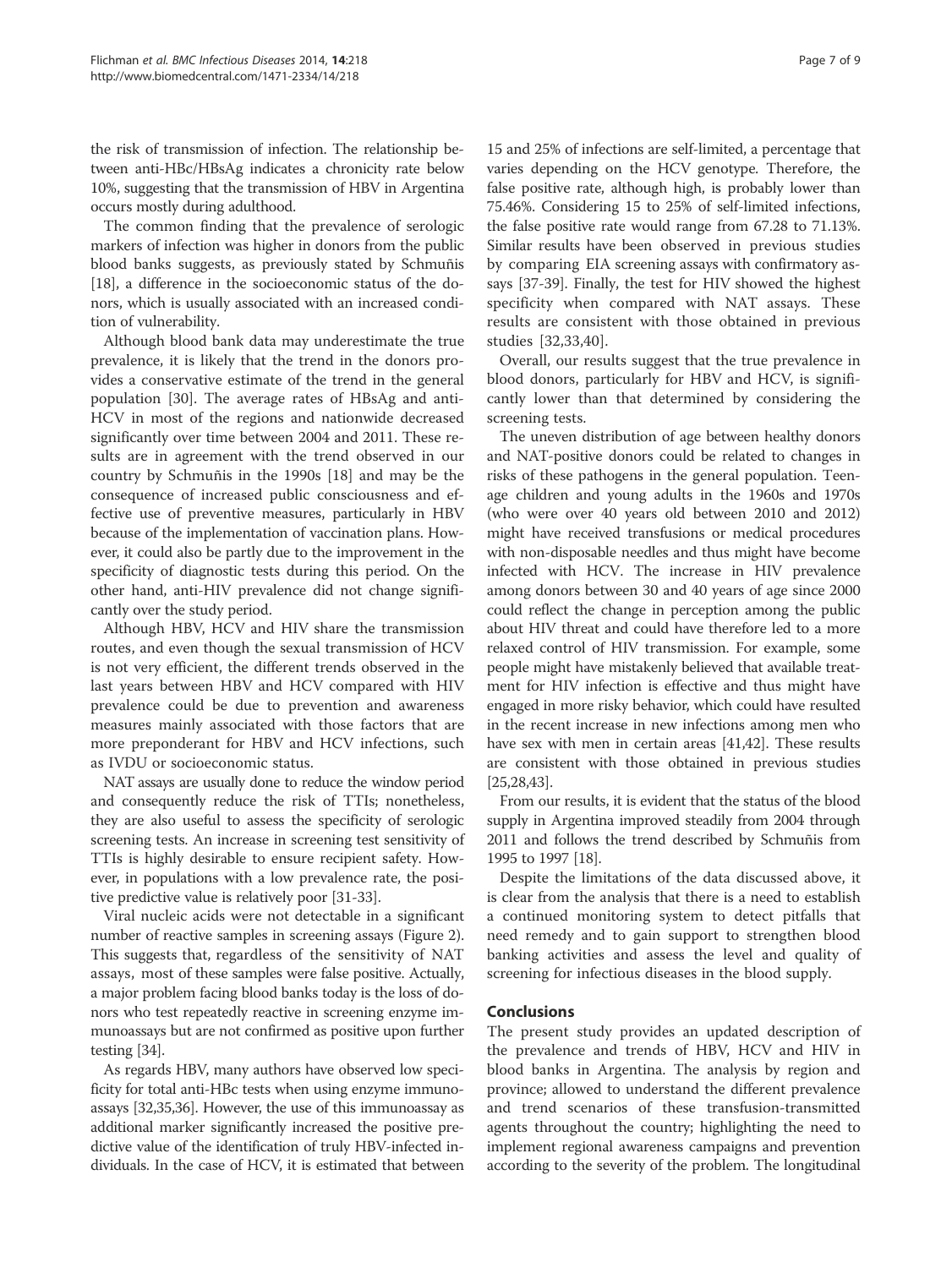analysis of the data allowed to determine the trend of transfusion-transmitted infections; emphasizing an overall decrease in the prevalence of HBV and HCV infections in the last years. Moreover, the comparative analysis of EIA and NAT assays, conducted in two centers, allowed assessing, for the first time in our country, -the impact of implementing this methodology in the routine screening, -the specificity of screening assays and -the usefulness of including the antiHBc test in the screening.

#### Abbreviations

TTIs: Transfusion-transmitted infections; HBV: Hepatitis B virus; HCV: Hepatitis C virus; HIV: Human immunodeficiency virus HBsAg, Hepatitis B surface antigen; antiHBc: Anti-Core antibody; Anti-HCV: Anti-HCV antibody; EIA: Enzyme immune assays; NAT: Nucleic acid test; NW: Northwest; NE: Northeast; CABA: Buenos Aires city.

#### Competing interests

The authors declare that they have no competing interests.

#### Authors' contributions

DF designed the study, collection the data, performed the statistical analysis and drafted the manuscript; JB, BL, VR, SB, JB, CA, SH, EMC, AL, AH, VR, ET, JHS, FN, JRF, and JR contributed to the acquisition of data and provided the source databases, JB participated in the data analysis and revised critically the manuscript, RHC revised the analysis plan and made an important intellectual contribution in the content. All authors read and approved the final version of this manuscript.

#### Acknowledgment

We thank the contribution and efforts of doctors Mabel Maschio and Claudio Gamoneda from the National Blood Center for their invaluable collaboration in this work.

#### Source of research support

Grants from the Consejo Nacional de Investigaciones Científicas y Técnicas, PIP 112-201101-00215 and Agencia Nacional de Promoción Científica y Tecnológica, PICT 2011-0705.

#### Author details

<sup>1</sup>Universidad de Buenos Aires, Cátedra de Virología, Buenos Aires, Argentina. <sup>2</sup> Fundación Hemocentro, Buenos Aires, Argentina. <sup>3</sup> Hospital Italiano Buenos Aires, Buenos Aires, Argentina. <sup>4</sup>Universidad Nacional de Córdoba, Córdoba, Argentina. <sup>5</sup>Centro regional de Hemoterapia Jujuy, San Salvador de Jujuy, Argentina. <sup>6</sup>Banco de sangre San Jorge, Ushuaia, Argentina. <sup>7</sup>Servicios de Hemoterapia de la provincia de Mendoza, Mendoza, Argentina. <sup>8</sup>Hospital Dr Enrique Vera Barros, La Rioja, Argentina. <sup>9</sup>Hospital Dr. Lucio Molas, Santa Rosa, Argentina. 10Hospital Artémides Zatti, Viedma, Argentina. 11Hospital Regional Rio Gallegos, Rio Gallegos, Argentina. <sup>12</sup>Banco de Sangre de la Universidad Nacional de Córdoba, Córdoba, Argentina. <sup>13</sup>Fundación Favaloro, Buenos Aires, Argentina. <sup>14</sup>Servicio de Hemoterapia del Hospital Italiano, Buenos Aires, Argentina. <sup>15</sup>Universidad de Buenos Aires, Cátedra de Virología, Junín 956 - 4 piso, ZIP code: 1113, CABA, Buenos Aires, Argentina.

#### Received: 14 October 2013 Accepted: 8 April 2014 Published: 23 April 2014

#### References

- 1. Te HS, Jensen DM: Epidemiology of hepatitis B and C viruses: a global overview. Clin Liver Dis 2010, 14:1–21.
- Ott JJ, Stevens GA, Groeger J, Wiersma ST: Global epidemiology of hepatitis B virus infection: new estimates of age-specific HBsAg seroprevalence and endemicity. Vaccine 2012, 30:2212–2219.
- Mohd Hanafiah K, Groeger J, Flaxman AD, Wiersma ST: Global epidemiology of hepatitis C virus infection: New estimates of agespecific antibody to hepatitis C virus seroprevalence. Hepatology 2013, 57:1333–1342.
- 4. Alter MJ: Epidemiology of hepatitis C virus infection. World J Gastroenterol 2007, 13:2436–2441.
- 5. Kilmarx PH: Global epidemiology of HIV. Curr Opin HIV AIDS 2009, 4:240–246.
- 6. Bhawani Y, Rao PR, Sudhakar V: Seroprevalence of transfusion transmissible infections among blood donors in a tertiary care hospital of Andhra Pradesh. Biol Med 2010, 2:45–48.
- 7. Zou S, Stramer SL, Dodd RY: Donor testing and risk: current prevalence, incidence, and residual risk of transfusion-transmissible agents in US allogeneic donations. Transfus Med Rev 2012, 26:119–128.
- 8. Mujeeb SA, Pearce MS: Temporal trends in hepatitis B and C infection in family blood donors from interior Sindh, Pakistan. BMC Infect Dis 2008, 8:43.
- 9. Gao X, Cui Q, Shi X, Su J, Peng Z, Chen X, Lei N, Ding K, Wang L, Yu R, Wang N: Prevalence and trend of hepatitis C virus infection among blood donors in Chinese mainland: a systematic review and metaanalysis. BMC Infect Dis 2011, 11:88.
- 10. Attaullah S, Khan S, Khan J: Trend of transfusion transmitted infections frequency in blood donors: provide a road map for its prevention and control. J Transl Med 2012, 10:20.
- 11. Kafi-abad SA, Rezvan H, Abolghasemi H, Talebian A: Prevalence and trends of human immunodeficiency virus, hepatitis B virus, and hepatitis C virus among blood donors in Iran, 2004 through 2007. Transfusion 2009, 49:2214–2220.
- 12. Vladimirsky S, Silvina MM, Otegui L, Altabert N, Soto S, Brajterman L, Echenique H, González J, Unidades Centinela para Hepatitis Virales: Surveillance of viral hepatitis in Argentina: analysis of information from sentinel units 2007-2010. Acta Gastroenterol Latinoam 2013, 43:22–30.
- 13. Fay O, Gonzalez J, Rey J: Blood donors and general population. Acta Gastroenterol Latinoam 2005, 35(Suppl 1):11–12.
- 14. Schmuñis GA, Zicker F, Segura EL, del Pozo AE: Transfusion-transmitted infectious diseases in Argentina, 1995 through 1997. Transfusion 2000, 40:1048–1053.
- 15. de los Angeles Pando M, Biglione MM, Toscano MF, Rey JA, Russell KL, Negrete M, Gianni S, Martinez-Peralta L, Salomon H, Sosa-Estani S, Montano SM, Olson JG, Sanchez JL, Carr JK, Avila MM: Human immunodeficiency virus type 1 and other viral co-infections among young heterosexual men and women in Argentina. Am J Trop Med Hyg 2004, 71:153–159.
- 16. Socías ME, Hermida L, Singman M, Kulgis G, Díaz Armas A, Cando O, Sued O, Pérez H, Hermes R, Presas JL, Cahn P: Routine HIV testing among hospitalized patients in Argentina. Is it time for a policy change? PLoS One 2013, 8:e69517.
- 17. Golemba MD, Di Lello FA, Bessone F, Fay F, Benetti S, Jones LR, Campos RH: High prevalence of hepatitis C virus genotype 1b infection in a small town of Argentina. Phylogenetic and Bayesian coalescent analysis. PLoS One 2010, 5:e8751.
- 18. Picchio GR, Baré PC, Descalzi VI, Bussy MV, Soria SM, Raffa MP, Mazzencio NE, Etchehun S, Cámera JA, Mosier DE, Villamil FG: High prevalence of infection with a single hepatitis C virus genotype in a small rural community of Argentina. Liver Int 2006, 26:660-665.
- 19. Carobene M, Bolcic F, Farías MS, Quarleri J, Avila MM: HIV, HBV, and HCV molecular epidemiology among trans (transvestites, transsexuals, and transgender) sex workers in Argentina. J Med Virol 2014, 86:64-70.
- 20. Bolcic F, Laufer N, Trinchero J, Jones LR, Quarleri J: A clustering phenomenon among HCV-1a strains among patients coinfected with HIV from Buenos Aires, Argentina. J Med Virol 2012, 84:570–581.
- 21. Ré V, Gallego S, Farías A, Barbás G, Kremer L, Díaz MP, Contigiani M: Hepatitis C and HIV coinfection in central region of Argentina: prevalence, genotype characterization and risk factors. Enferm Infecc Microbiol Clin 2008, 26:423-425.
- 22. Quarleri JF, Bolcic FM, Bouzas MB, Laufer N, Gómez Carrillo M, Mammana L, Kaufman S, Pérez H, Cahn P, Salomon H: HCV genotype distribution among HIV co-infected individuals in Argentina: relationship with host and viral factors. Acta Gastroenterol Latinoam 2007, 37:76–83.
- 23. Schmunis GA, Cruz JR: Safety of the blood supply in Latin America. Clin Microbiol Rev 2005, 18:12–29.
- 24. Pahuja S, Sharma M, Baitha B, Jain M: Prevalence and trends of markers of hepatitis C virus, hepatitis B virus and human immunodeficiency virus in Delhi blood donors: a hospital based study. Jpn J Infect Dis 2007, 60:389-391.
- 25. Zou S, Notari EP IV, Stramer SL, Wahab F, Musavi F, Dodd RY, ARCNET Research Group: Patterns of age- and sex-specific prevalence of major blood-borne infections in United States blood donors, 1995 to 2002: American Red Cross blood donor study. Transfusion 2002, 2004(44):1640–1647.